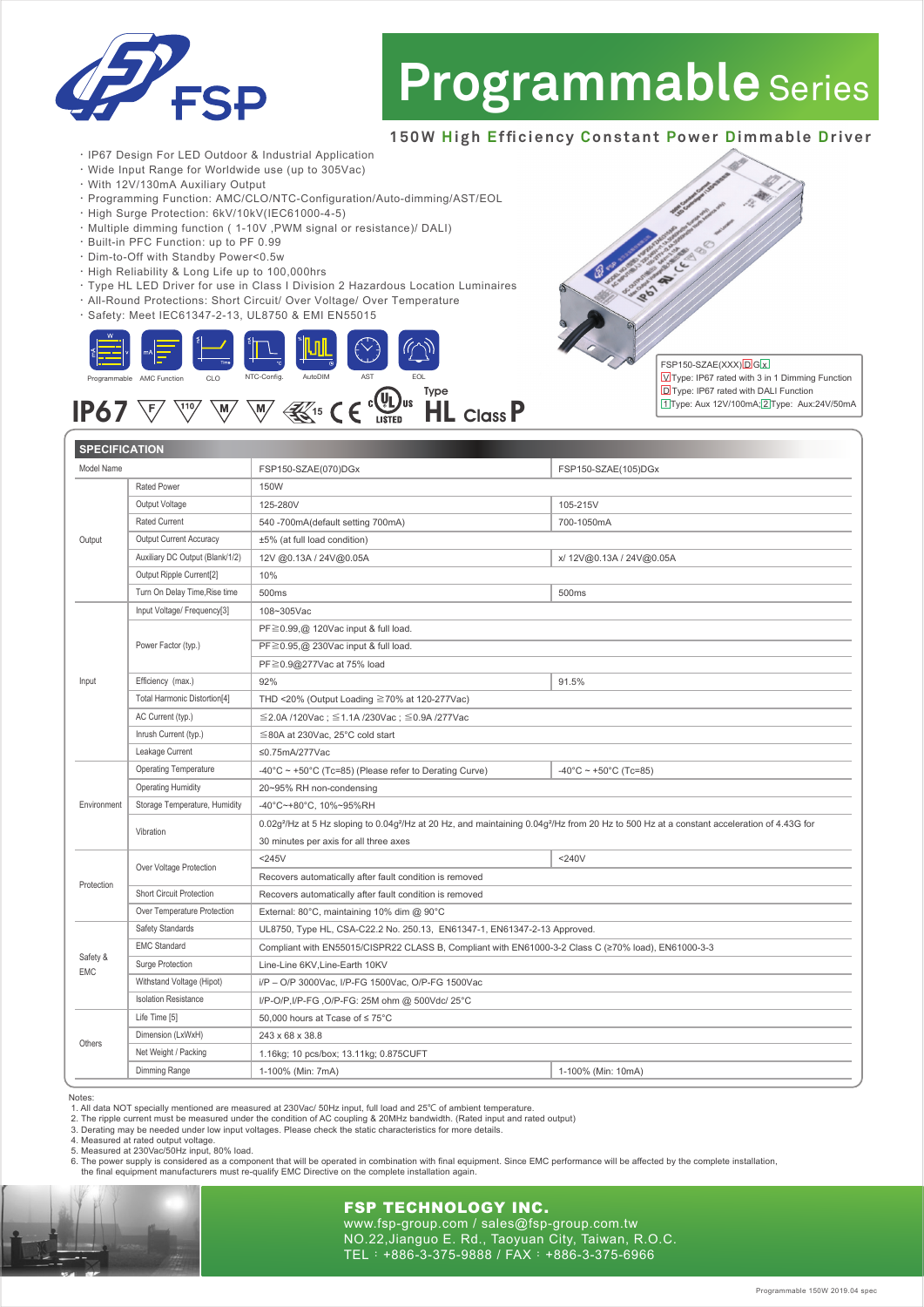

## **Programmable** Series



### FSP TECHNOLOGY INC.

www.fsp-group.com / sales@fsp-group.com.tw NO.22,Jianguo E. Rd., Taoyuan City, Taiwan, R.O.C. TEL:+886-3-375-9888 / FAX:+886-3-375-6966